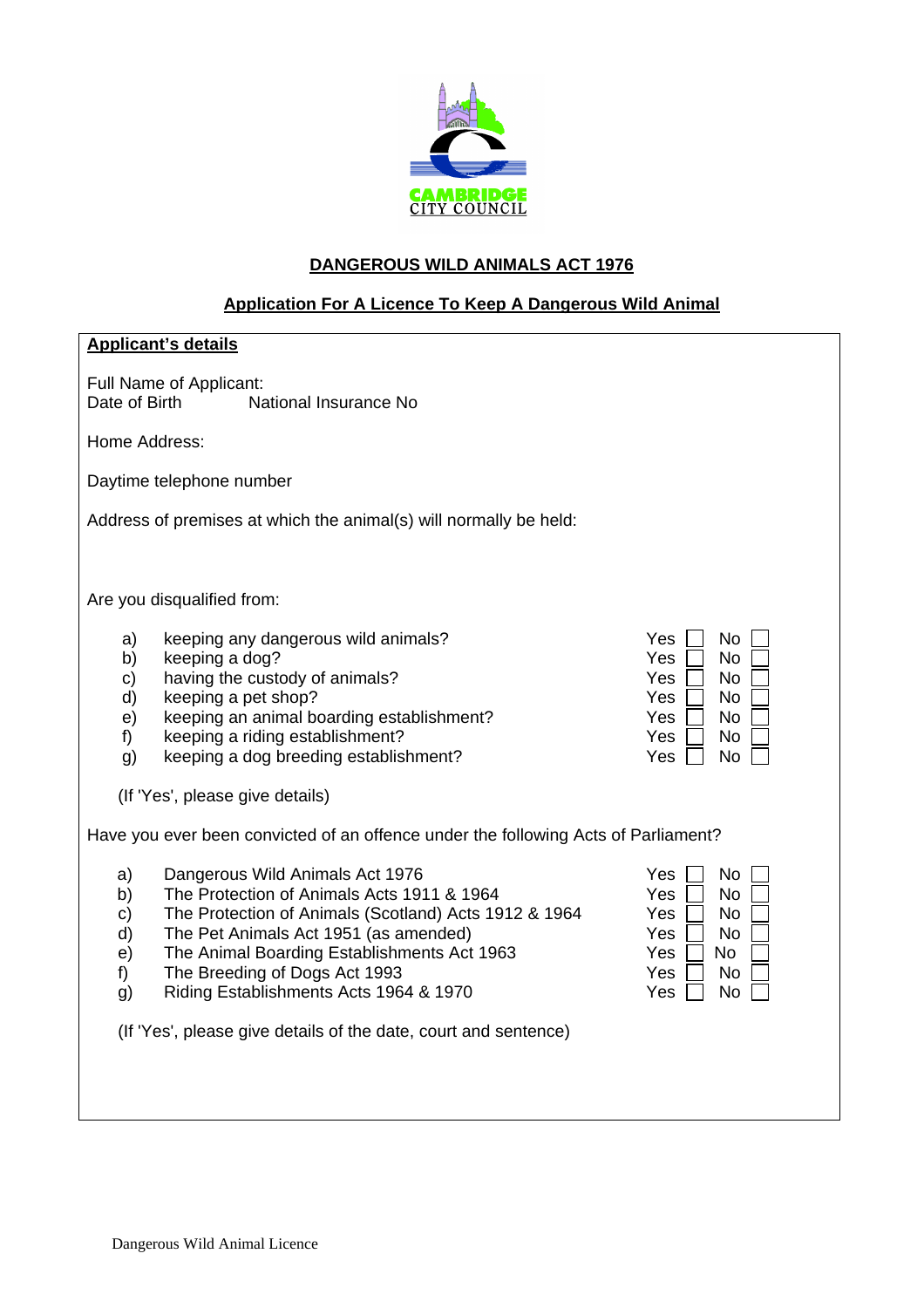| <b>Application details</b> |  |
|----------------------------|--|
|                            |  |

Specify the species of animal(s) including the scientific name(s) and the number of animal(s) of each species either kept or proposed to be kept under the authority of the licence:

| Do you both own and possess all the animals listed above? | Yes $\Box$ No $\Box$ |
|-----------------------------------------------------------|----------------------|
| (If No, please give details of ownership and possession)  |                      |

Are you the holder of a current insurance policy which insures you against liability for any damage which may be caused by the animal(s) listed above? Yes  $\Box$  No  $\Box$ 

(If **'Yes'** either enclose with your application documentary evidence that you hold such insurance or make available at time of inspection of premise).

(if **'No'** state what steps you are taking to obtain such insurance)

Please give the following information about the escape proof accommodation in which the animal(s) listed above will be held:

- a) Construction:
- b) size:
- c) arrangements for
	- i) drainage:
	- ii) ventilation:
	- iii) temperature control**:**
	- iv) lighting**:**
- d) arrangements to be made:
	- i) for the provision, storage and preparation of food and drink**:**
	- ii) for ensuring adequate exercise:
	- iii) for ensuring veterinary care, including preventative measures and the control of the spread of infectious disease:
	- iv) in the event of fire or other emergencies **:**
	- v) for the disposal of excreta:

Do you intend to breed from the animal(s)?  $Yes \cap No$ 

| Do you intend to remove the animals from the premises identified above, for any reason? |                      |  |
|-----------------------------------------------------------------------------------------|----------------------|--|
|                                                                                         | Yes $\Box$ No $\Box$ |  |

(If **yes,** please give details)

**N.B. A licence may run either from its date of issue or from 1 April next and remains valid for the remainder of the year in which it is issued.** 

| Do you wish the licence to run from: | A) its date of issue |  |
|--------------------------------------|----------------------|--|
|                                      |                      |  |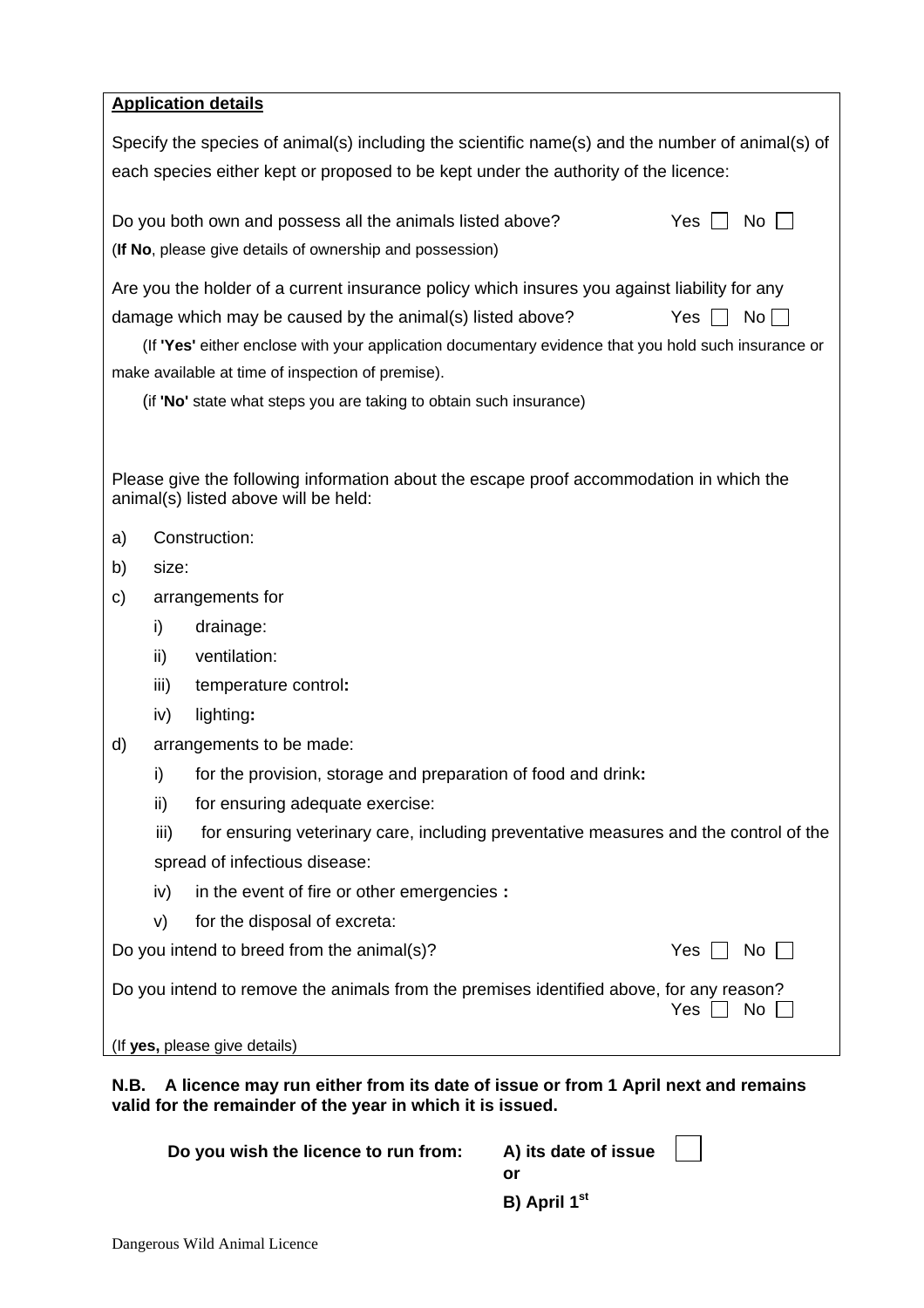## **DECLARATION**

Before submitting this application form you must agree to meet the following requirements:

- The application form has been completed by you as the applicant and not a third party;
- You will be available to attend, in person, any appointment and / or inspection, resulting from the submission of this application, and conducted by an officer of this authority;
- You will make available any supporting documentation / information required as part of considering this application at the time of any appointment / inspection and provide copies of such documents if required.
- The details contained in the application form are correct to the best of your knowledge and belief;

It is agreed that an officer, veterinary surgeon or veterinary practitioner authorised by the Council may inspect the premises which are the subject of this application before any licence is granted.

I agree to meet the requirements stated above  $\Box$ 

\_\_\_\_\_\_\_\_\_\_\_\_\_\_\_\_\_\_\_\_\_\_\_\_\_\_\_\_\_\_\_\_\_\_\_\_\_\_\_\_\_\_\_\_\_\_\_\_\_\_\_\_\_\_\_\_\_\_\_\_\_\_

#### **IMPORTANT NOTE:**

The applicant must only sign the declaration below at the time of any subsequent appointment / inspection, resulting from the submission of this application, and conducted by an officer of this authority.

#### **DECLARATION**

I confirm that the details contained in this application form were completed by me on \_\_\_\_\_\_\_\_\_\_ and that the details contained in the application form are correct to the best of my knowledge and belief.

Applicant's signature:……………………………..……. Date:……………………

In order that we can send confirmation and ask queries in relation to the form if applicable please give your e-mail address :

E-mail Contact Name: E-mail Address: